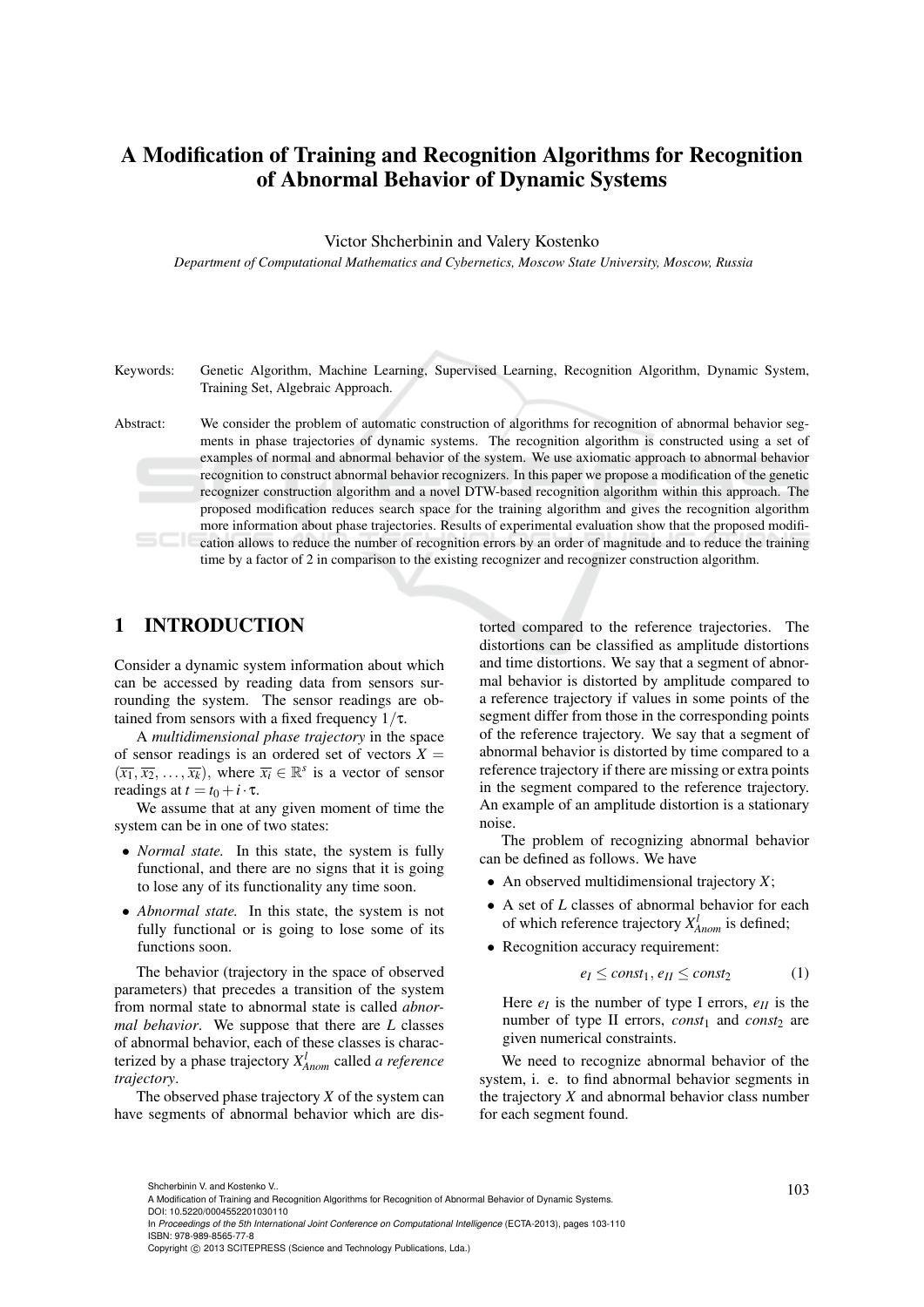This problem belongs to a class of pattern recognition problems. A wide variety of methods are used in the pattern recognition field, including the methods based on artificial neural networks (Haykin, 1998), k-nearest neighbour algorithm (Cover and Hart, 1967), algorithms based on Singular Spectrum Analysis (Hassani, 2007), etc. However, application of these methods and algorithms to this particular problem is complicated because of the presence of non-linear amplitude and time distortions of abnormal behavior segments in the observed phase trajectory *X*. To overcome these difficulties (emerging from the properties of dynamic systems in question) a parametric family of recognition algorithms based on algebraic approach was introduced in (Kovalenko et al., 2005). The idea of this parametric family is based on the idea of using algebraic approach to label planar configurations described in (Rudakov and Chekhovich, 2003). A genetic training algorithm for the parametric family was suggested in (Kovalenko et al., 2010). Results from (Kostenko and Shcherbinin, 2013) show that this parametric family of recognition algorithms demonstrates high tolerance to non-linear amplitude and time distortions of abnormal behavior segments compared to other approaches. In this paper we describe a modification of recognition algorithms from this parametric family and a modification of the genetic training algorithm from (Kovalenko et al., 2010).

# 2 CONSTRUCTION OF AN ABNORMAL BEHAVIOR RECOGNITION ALGORITHM USING A SET OF EXAMPLES

We call a set of dynamic system's trajectories  $TS =$ {*X*} obtained in different conditions of its operation or via simulation of the system *a set of examples*. Each trajectory *X* from *T S* includes sections of normal and abnormal behavior. For each  $X \in TS$  the starting point, the end point and abnormal behavior class number of each abnormal behavior segment is given.

The set of examples *X* is divided into three nonoverlapping parts: a set of reference trajectories  $\{X_{\text{Anom}}^l\}_{l=1}^L$ , a training set  $\widetilde{TS}$ , and a validation set  $\widehat{TS}$ . The training set  $\widetilde{TS}$  and the validation set  $\widehat{TS}$  have the same size and contain trajectories that include both abnormal and normal behavior segments.

Suppose we are given an objective function  $\varphi(e_I, e_{II}) : \mathbb{Z}_+ \times \mathbb{Z}_+ \to \mathbb{R}_+$  which is non-decreasing w.r.t. both its arguments. The problem of automatic construction of abnormal behavior recognition algorithm from a set of examples is formulated as follows (Kovalenko et al., 2005). Given

- a set of reference trajectories  $\{X_{Anom}^l\}_{l=1}^L$ ,
- a training set  $\widetilde{TS}$ ,

l٢

- a validation set  $\widehat{TS}$ .
- an objective function  $\varphi(e_I, e_{II}),$

produce a recognition algorithm *Al* that satisfies the following conditions:

1. *Al* should show limited number of type I and type II errors on the training set *TS*:

$$
e_I(Al, TS) \leq const_1, e_{II}(Al, TS) \leq const_2 \quad (2)
$$

Here  $e_i(AI, TS)$  is the number of type *i* errors that *Al* makes on the trajectories from *T S*.

2. *Al* should minimize the objective function **COLLEGE**  $\varphi(e_I, e_{II})$  on the validation set *TS*:

$$
Al = \underset{Al}{\arg\min} (\varphi(e_I(AI, \widehat{TS}), e_{II}(Al, \widehat{TS}))) \quad (3)
$$

3. Computational complexity Θ*Al*(*m*) of the recognition algorithm *Al* on any trajectory of length less or equal to *m* should be limited by a given function  $\theta(m)$ :

$$
\Theta_{Al}(m) \leq \Theta(m) \tag{4}
$$

The function  $\Theta(m)$  is determined by the system operation rate and the available processing power.

The problem definition described here corresponds to the classic definition of the problem of learning from examples (a. k. a. supervised learning problem) described in (Vorontsov, 2004) and (Vapnik, 1998).

# 3 AXIOMATIC APPROACH TO ABNORMAL BEHAVIOR RECOGNITION

In this section we describe the parametric family of algorithms for recognition of abnormal behavior of dynamic systems introduced in (Kovalenko et al., 2005).

### 3.1 Basic Notions

Let  $X = (x_1, x_2, \ldots, x_k)$ , be a one-dimensional trajectory,  $x_t \in \mathbb{R}$ .

*An elementary condition*  $ec = ec(t, X, p)$  *is a* function defined on a point *t* and its neighborhood on a trajectory *X*. It depends on a set of parameters *p* and takes either true value or false value.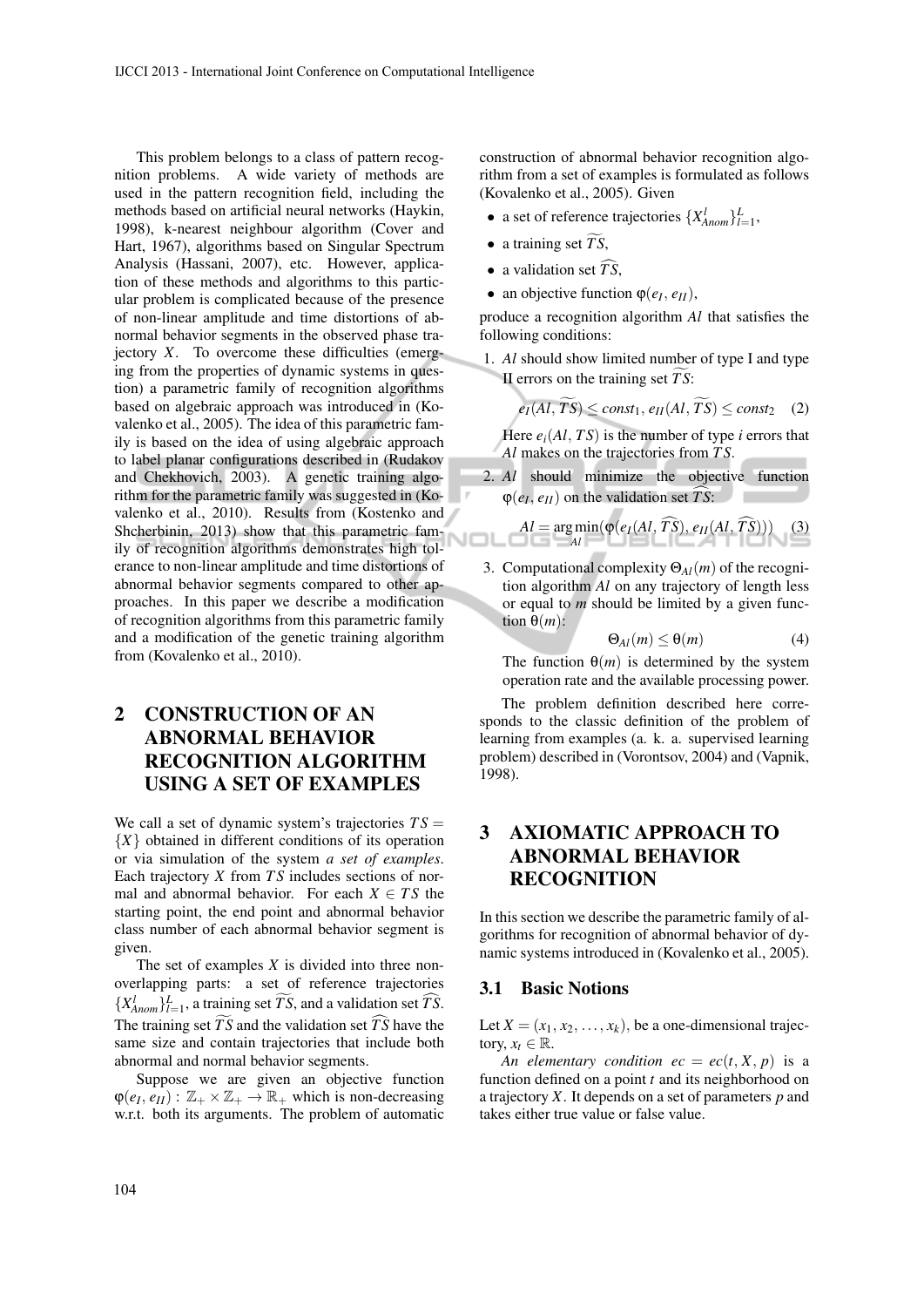. .

An example of an elementary condition is

$$
ec(t, X, p) = \begin{cases} true, & \text{if } \forall i \in [t-l, t+r] \\ a \le x_i \le b, \\ false, & \text{otherwise.} \end{cases}
$$
 (5)

Here  $p = \{a, b, l, r\}$  is the set of parameters of this elementary condition,  $a, b \in \mathbb{R}, a < b, l, r \in \mathbb{N}^+$ .

We have introduced the concept of an elementary condition for one-dimensional trajectories. However, an *s*-dimensional trajectory can be regarded as a collection of *s* one-dimensional trajectories. We introduce elementary conditions for multidimensional trajectories by adding to the elementary condition the number of one-dimensional trajectory to which it is applied as a parameter.

Let  $X = (\overline{x_1}, \overline{x_2}, \dots, \overline{x_k})$  be a multidimensional trajectory,  $\overline{x_i} \in \mathbb{R}^s$ .

*An axiom*  $a = a(t, X)$  *is a function defined as a* Boolean formula over a set of elementary conditions defined on a point *t* and its neighborhood on a multidimensional trajectory *X*:

$$
a(t, X) = \bigvee_{i=1}^{p} \bigwedge_{j=1}^{q} ec_{ij}(t, X, p_{ij}) \tag{6}
$$

We call a finite collection of axioms  $As =$  ${a_1, a_2, \ldots, a_m}$  *an axiom system* if it meets the condition:

$$
\forall X \,\forall \overline{x_t} \in X \quad \exists! \, a_i \in As : a(t, X) = true \tag{7}
$$

I. e. for any point *t* in any trajectory *X* there exists one and only one axiom *a<sup>i</sup>* in axiom system *As* that is true on point *t*.

*A marking* of a trajectory  $X = (\overline{x_1}, \overline{x_2}, \dots, \overline{x_k})$  by an axiom system  $As = \{a_1, a_2, \ldots, a_m\}$  is a finite sequence

$$
J=(j_1, j_2, \ldots, j_k)
$$

of numbers of axioms from *as*, such that  $a_{j_t}$  is true on the point *t* of trajectory *X*.

### 3.2 The Recognition Algorithm

We define our parametric family of recognition algorithms *S* as a family of algorithms which recognize abnormal behavior segments in trajectory *X* by performing the following steps:

- 1. Perform marking of reference trajectories  $\{X_{Anom}^l\}_{l=1}^L$  corresponding to different classes of abnormal behavior by an axiom system *As*.
- 2. Perform marking of trajectory *X* by an axiom system *As*. We denote the marking of trajectory *X* as *J*.
- 3. Perform fuzzy search for reference trajectory markings in marking *J*.

Each of the recognition algorithms from the parametric family *S* is defined by an axiom system and an algorithm for searching for the markings of reference trajectories in the marking of the observed trajectory.

The use of fuzzy search algorithms for searching markings allows us to tackle time distortions. Algorithms based on DTW (Keogh and Pazzani, 2001) are used for marking search.

### 3.3 Construction of the Recognition Algorithm

Construction of a recognition algorithm is performed in two stages:

- 1. The recognition algorithm is constructed for each pair (preprocessing algorithm, marking search algorithm): parameters of the preprocessing algorithm and marking search algorithm are determined, an axiom system is constructed.
- 2. From all constructed solutions we pick an algo**rithm that shows the least value of the objective** function  $\varphi(e_I, e_{II})$  on control sample *TS*.

Local optimization algorithms are used to adjust the parameters of preprocessing algorithm and marking search algorithm. The greatest difficulty is posed by construction of an axiom system.

## 4 AXIOM SET TRANSFORMATION

In the existing axiom system construction algorithms described in (Kovalenko et al., 2010), (Kostenko and Shcherbinin, 2013) an axiom system *As* is constructed by first constructing a set of axioms *as* for which the condition (7) is not guaranteed to hold. Then a transformation is applied to this set transforming it into an axiom system which is guaranteed to satisfy (7).

The cited works use a transformation of axiom set called *prioritizing of axioms*. Formally, prioritizing of axioms is given by

$$
As = \{a'_1, \dots, a'_m, a'_\infty\},
$$
 (8) where

where

$$
\begin{array}{rcl}\na'_1 &=& a_1 \\
a'_2 &=& a_2 \wedge \neg a_1\n\end{array}
$$

$$
a'_3 = a_3 \wedge \neg a_2 \wedge \neg a_1 \tag{9}
$$

$$
\begin{array}{rcl}\n\vdots \\
a'_m & = & a_m \wedge \neg a_{m-1} \wedge \ldots \wedge \neg a_2 \wedge \neg a_1 \\
a'_\infty & = & \neg a_m \wedge \neg a_{m-1} \wedge \ldots \wedge \neg a_2 \wedge \neg a_1\n\end{array}
$$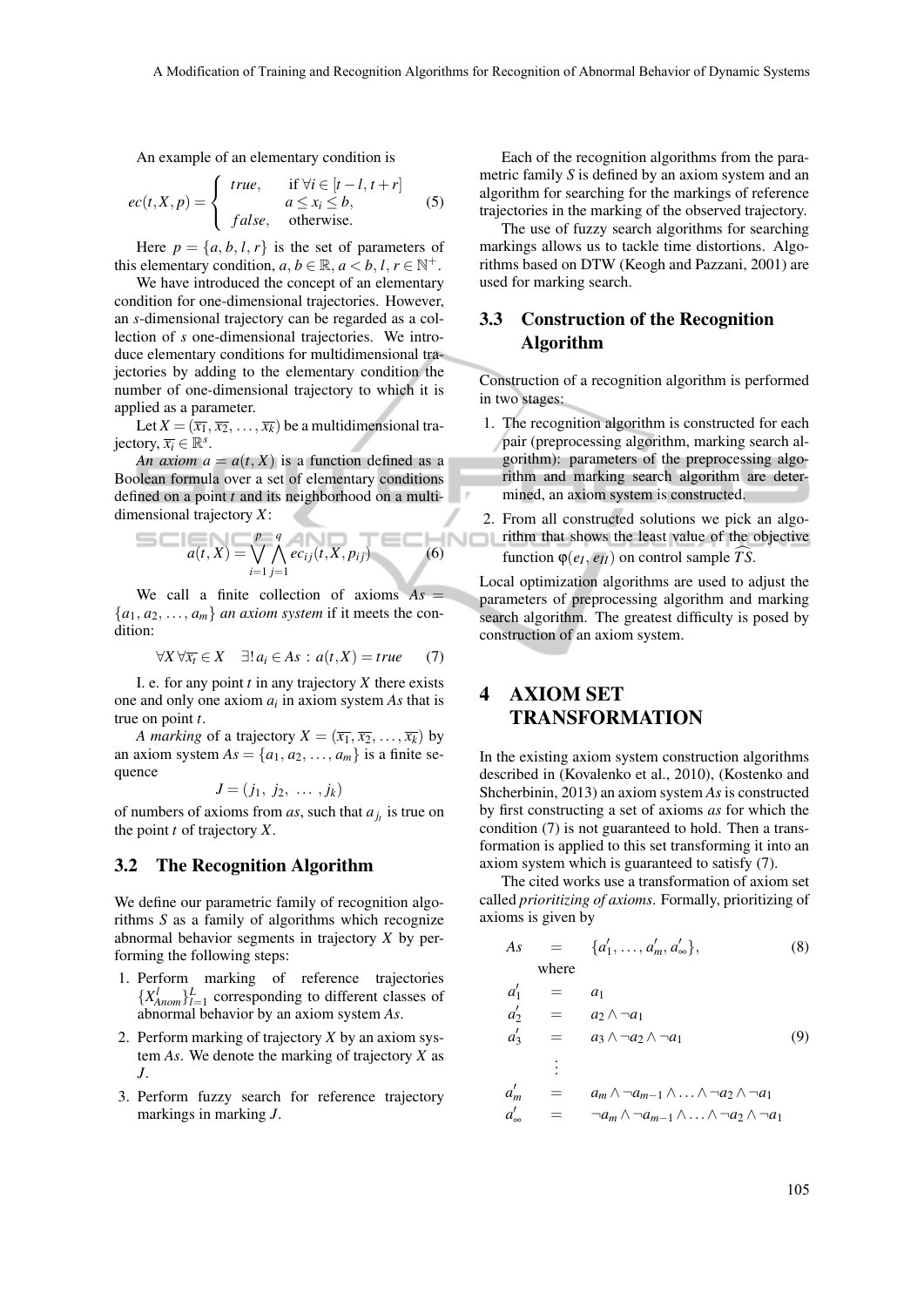One can readily see that (7) is satisfied for *As*. Note that in order to apply this transformation to an axiom set *as* one needs to choose an order (i. e. priority) on the axiom set. That means that there are *m*! ways to apply this transformation to a set of *m* axioms. This increases the search space of axiom system construction algorithms since they search for an axiom system which minimizes the objective function.

In this paper we propose a different type of transformation which we call *superset construction*. The idea is to map to point *t* not one axiom from *as* but the whole subset of axioms from *as* which are true on point *t*. Formally we can construct an axiom for each subset of *as* in the following way:

As = {
$$
a'_0
$$
,...,  $a'_{2^m-1}$ }, (10)  
where

*a*  $\overline{\phantom{a}}$  $\alpha_0$  =  $\neg a_1 \wedge \neg a_2 \wedge \ldots \wedge \neg a_{m-1} \wedge \neg a_m$ *a*  $\overline{1}$  $\alpha_1$  =  $\neg a_1 \wedge \neg a_2 \wedge \ldots \wedge \neg a_{m-1} \wedge a_m$ *a*  $\overline{\phantom{a}}$  $\alpha_2' = \neg a_1 \wedge \neg a_2 \wedge \ldots \wedge a_{m-1} \wedge \neg a_m(11)$ *a*  $\overline{a}$ <sup>3</sup> = ¬*a*<sup>1</sup> ∧ ¬*a*<sup>2</sup> ∧...∧*am*−<sup>1</sup> ∧*a<sup>m</sup>* . . . *a* 0  $= a_1 \wedge a_2 \wedge \ldots \wedge a_{m-1} \wedge a_m$ 

One can readily see that the result of this transformation is guaranteed to satisfy (7), i. e. this transformation can be used in construction algorithms in place of prioritizing of axioms. The proposed transformation has the following properties:

- Each axiom  $a' \in As$  bijectively corresponds to a subset  $\tilde{a} s \subseteq a s$ . The fact that  $a'$  is true on a point *t* of a trajectory *X* is equivalent to the fact that each axiom from the corresponding subset  $\tilde{a}$ s is true on *t* and each axiom from  $as\overline{\ }$ *as'* is false on *t*.Marking search algorithms can exploit the structure of the subsets corresponding to the elements of marking to improve the recognition quality.
- There is only one way to apply superset construction to an axiom set. That means that axiom system construction algorithms that use this transformation will have lesser search space compared to ones that use prioritizing of axioms.

# 5 GENETIC AXIOM SYSTEM CONSTRUCTION ALGORITHM

Genetic axiom system construction algorithm described in (Kovalenko et al., 2010) uses prioritizing of axioms as the axiom set transformation. An individual in this algorithm is an ordered set of axioms. In this paper we propose a modification of this algorithm that uses superset construction as the axiom set transformation. Two principal modifications of the algorithm are:

- *Modification of the structure of population individuals*. An individual in the new algorithm is an unordeded set of aixoms, since we don't need to choose an order in axiom set to apply superset construction.
- *Modification of mutation and crossover operations*. Since the structure of an individual is changed, we need to adjust mutation and crossover operations. In particular, we need to remove priority changing from these operations.

### 5.1 General Scheme of the Algorithm

The goal of genetic axiom system construction algorithm is to construct an axiom system that minimizes objective function  $\varphi(e_I, e_{II})$  on validation set  $\widehat{TS}$  given a fixed preprocessing algorithm and a fixed marking search algorithm.

The general scheme of the proposed algorithm is as follows:

- 1. Generation of the initial population.
- 2. Iterative optimization of the population:
	- (a) Mutation of individuals.
	- (b) Crossover of individuals and expansion of the population.
	- (c) Selection of individuals and reduction of the population.
	- (d) Checking of termination condition: iterative process is repeated until the termination condition is met.

An individual in the population *Pl* is an (unordered) set of axioms:

$$
Pl = \{as^i\}, as^i = \{a_1^i, a_2^i, \dots, a_{m_i}^i\}
$$

To compute the objective function  $\varphi(e_I, e_{II})$  for an individual axiom set  $as<sup>i</sup>$  we apply superset construction transformation described in section 4 to *as<sup>i</sup>* deriving an axiom system *As<sup>i</sup>* , run recognition algorithm as described in subsection 3.2 using axiom system *As<sup>i</sup>* , and calculate the number of type I and type II errors and the objective function  $\varphi(e_I, e_{II})$ .

During generation of the initial population individual axiom sets are generated randomly. Axioms are randomly constructed from a finite set of elementary conditions using boolean operations {*and*, *or*, *not*}. The used set of elementary conditions is defined by the user. Axiom sets are randomly constructed from generated axioms.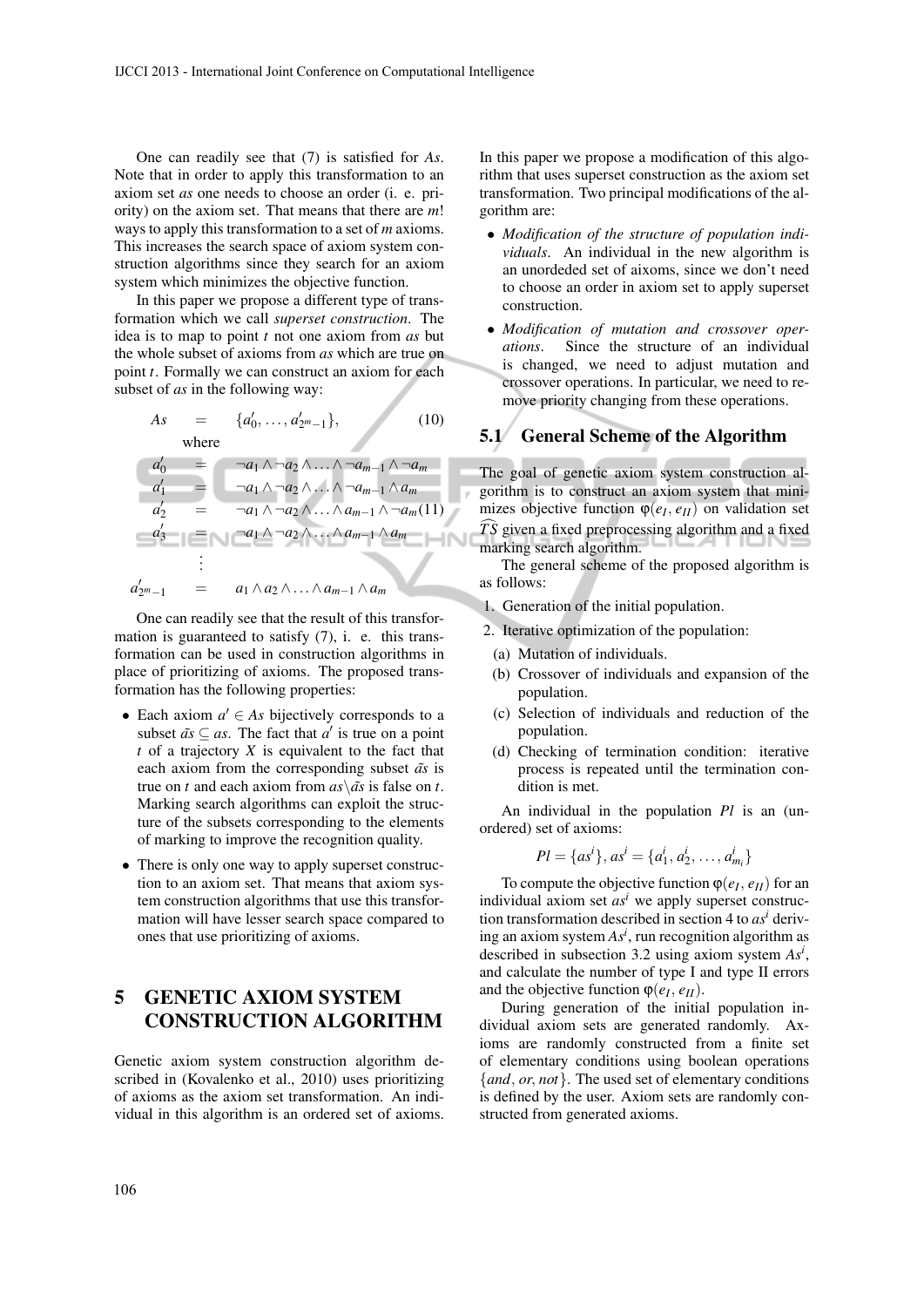The algorithm ends if any of the following conditions is met:

- We found an axiom set *as* for which the value of objective function ϕ(*e<sup>I</sup>* , *eII*) is 0.
- The number of iterations of the algorithm exceeded a predefined value *Iall*.
- The number of iterations without decreasing of the lowest objective function value in the population exceeded a predefined value *Istop*.

### 5.2 Genetic Algorithm Operations

Selection operation has two parameters:  $N_{as}^{max}$  maximal number of axiom sets in population,  $p \in$  $[0, 1]$  — the fraction of best axiom sets that survive selection.

During selection the next generation population is formed from  $\lfloor N_{as}^{max} \cdot p \rfloor$  axiom sets with lowest ob- $\int$ jective function value and  $N_{as}^{max} - \lfloor N_{as}^{max} \cdot p \rfloor$  axioms chosen randomly from the current population.

Mutation and crossover are defined on three levels: elementary condition level, axiom level, axiom set level.

#### 5.2.1 Elementary Condition Level

The mutation operation at this level alters parameter values of an elementary condition:

$$
ec(t, X, p)
$$
  
\n
$$
\downarrow
$$
  
\n
$$
ec(t, X, p)
$$
 with probability  $1-P_{ec}^{mut}$  (12)  
\n
$$
ec(t, X, p')
$$
 with probability  $P_{ec}^{mut}$ 

Here  $p' = m_{ec}(p, \Delta_{ec}^{mut})$  is a new set of parameter values of elementary condition *ec*,  $m_{ec}(p, \Delta_{ec}^{mut})$  is a mutation function that alters parameters of *ec*. This function is specific for each type of elementary condition.

Parameters of this operation are  $P_{ec}^{mut}$  – mutation probability,  $\Delta_{ec}^{mut}$  – degree of mutation (it determines how much parameters of elementary condition change).

The crossover operation produces an elementary condition from two parent elementary conditions of the same type:

$$
(ec_1(t, X, p_1), ec_2(t, X, p_2)) \rightarrow ec_{12}(t, X, p_{12})
$$
 (13)

The new elementary condition  $ec_{12}$  has the same type as its parents, each parameter value is inherited from one of the parents. For each parameter, the parent from which to inherit its value is chosen randomly. The probability of crossover of an elementary condition  $P_{ec}^{cross}$  is a parameter of this operation.

#### 5.2.2 Axiom Level

The mutation operation at this level works on axioms:

$$
\begin{cases}\na & \downarrow \\
a & \text{with probability } 1 - P_a^{mut} \\
m_a(a, \Delta_a^{mut}) & \text{with probability } P_a^{mut}\n\end{cases}
$$
\n(14)

Here  $m_a(a, \Delta_a^{mut})$  is a mutation function that randomly adds a new elementary condition to the axiom, removes an elementary condition from the axiom, replaces an elementary condition with a randomly generated one, or changes the boolean operation between two elementary conditions (i. e. replaces *and* with *or* or vice-versa, adds or removes *not*).

Parameters of this operation are  $P_a^{mut}$  – mutation probability,  $\Delta_n^{mut}$  – degree of mutation (i. e. the fraction of affected elementary conditions).

The crossover operation at this level generates a new axiom containing a combination of elementary conditions of the two parent axioms:

$$
(a^1, a^2) \to a^{12}
$$
 (15)

Each elementary condition in  $a^{12}$  is either inherited from one of its parents or generated as a result of crossover between two elementary conditions of the same type randomly selected from different parents. The probability of crossover of an axiom  $P_a^{cr}$  is a parameter of this operation.

#### 5.2.3 Axiom Set Level

-----

The mutation operation at this level is defined as follows:

$$
\begin{cases}\nas & \downarrow \\
\text{with probability } 1 - P_{as}^{mut} \\
m_{as}(as, \Delta_{as}^{mut}) & \text{with probability } P_{as}^{mut}\n\end{cases}
$$
\n(16)

Here  $m_{as}(as, \Delta_{as}^{mut})$  is a mutation function that adds or removes an axiom from axiom set *as*.

Parameters of this operation are  $P_{as}^{mut}$  – mutation probability,  $\Delta_{as}^{mut}$  – degree of mutation (i. e. the fraction of affected axioms).

The crossover operation at this level generates a new axiom set from two parent axiom sets:

$$
(as^1, as^2) \rightarrow as^{12}
$$

Each axiom in  $as^{12}$  is either inherited from one of its parents or generated as a result of crossover between two axioms randomly selected from different parents. The probability of crossover of an axiom set *P cr as* is a parameter of this operation.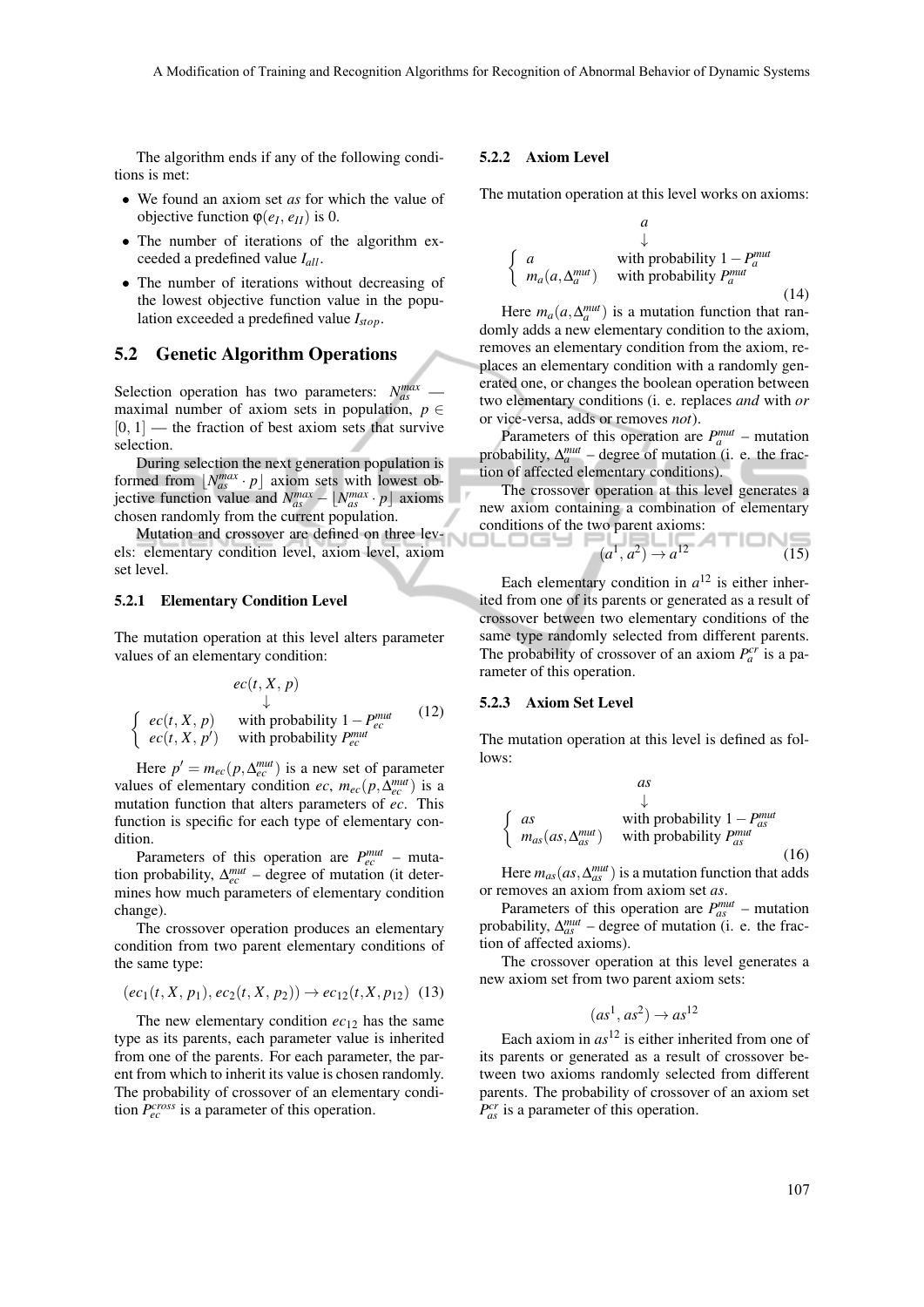## 5.3 Selection of Parameters of Genetic Algorithm Operations

Each individual axiom set from the population and also each axiom from these axiom sets has parameters associated with it which control the mutation and crossover operations. To select these parameters for each individual on each step of the genetic algorithm we follow (Kovalenko et al., 2010) and introduce functions that evaluate population individuals and their parts and use them to adjust parameters of genetic algorithm operations for axiom sets and axioms. We call these functions *evaluation functions*.

We define an evaluation function *Mas* for axiom sets as follows:

$$
M_{as} = c_1 e_I + c_2 e_{II} + c_3 \frac{\varphi_s(e_I, e_{II})}{\varphi_{min}(e_I, e_{II})}
$$
 (17)

Here  $e_I$ ,  $e_{II}$  are the numbers of type I and type II errors;  $\varphi_s(e_I, e_{II})$  is the objective function value for axiomatic set *as* on the training set *TS*;  $\varphi_{min}(e_I, e_{II})$  is the lowest objective function value in the population; *c<sup>i</sup>* are given positive constants.

We define an evaluation function  $M_a$  for axioms as follows:

$$
M_a = c_4 M_{as} + c_5 \left| \frac{Sec(\widetilde{TS}) - num_a}{Sec(\widetilde{TS})} \right| + c_6 \left| \frac{L - ref_a}{L} \right|
$$
\n(18)

Here *Mas* is the evaluation function value for the axiom set that contains axiom  $a$ ;  $Sec(TS)$  is the number of abnormal behavior segments in the training set *TS*;  $num_a$  is the number of points in the training set *TS* on which *a* is true; *L* is the number of reference trajectories;  $ref_a$  is the number of points in reference trajectories on which  $a$  is true;  $c_i$  are given constants.

Parameters of mutation and crossover operations for axiom sets and axioms are determined according to the value of evaluation functions:

$$
[P_{as}^{mut}, \Delta_{as}^{mut}, P_{as}^{cr}] = F_1(M_{as}) \qquad (19)
$$

$$
P_a^{mut}, \Delta_a^{mut}, P_a^{cr}, P_{ec}^{mut}, \Delta_{ec}^{mut}, P_{ec}^{cr}] = F_2(M_a) \quad (20)
$$

Functions  $F_1$  and  $F_2$  are chosen so as to satisfy the following conditions:

- All parameters of mutation and crossover operations should take a value within [0, 1].
- All parameters of mutation operation:  $P_{ec}^{mut}, \Delta_{ec}^{mut}, P_{a}^{mut}, \Delta_{a}^{mut}, P_{as}^{mut}, \Delta_{as}^{mut}$ *as* should be directly proportional to the corresponding evaluation function.
- All parameters of the crossover operation:  $P_{ec}^{cr}$ ,  $P_a^{cr}$ ,  $P_{as}^{cr}$  should be inversely proportional to the corresponding evaluation function.

Adjustment of parameters of mutation and crossover operations at every step for each individual allows to improve the algorithm convergence and to obtain better results.

## 6 DTW-BASED MARKING SEARCH ALGORITHM

In subsection 4 we point out that if axiom system *As* is a result of superset construction from axiom set *as* =  $\{a_1, a_2, \ldots, a_m\}$ , each axiom  $a' \in As$  corresponds to a subset of *as*. We can say that marking *J* of a trajectory *X* by axiom system *As* corresponds to a sequence  $\tilde{J}$  of sets  $\tilde{j}_t \subseteq as$ :

$$
\tilde{J} = (\tilde{j}_1, \tilde{j}_2, \dots, \tilde{j}_k) \tag{21}
$$

Here  $\tilde{j}_t = \{j : a_j(t, X) = true\}$  We will denote the set sequence  $\hat{J}$  corresponding to marking  $J$  as  $s(J)$ .

In this paper we propose a marking search algorithm that analyses axiom set sequences corresponding to markings. The proposed algorithm is based on DTW distance between two finite sequences of arbitrary elements (Keogh and Pazzani, 2001).

The goal of a marking search algorithm is to find segments which correspond to abnormal behavior trajectory markings in the observed trajectory marking. The algorithm uses sliding window approach and consists in the following:

1. We choose the point in the observed trajectory marking *J* from which we start recognition:

$$
t = \min_{l=1, L} (N_l^{\min}) \tag{22}
$$

Here

- $N_l^{min} = \lfloor (1-s) \cdot len(X_{\text{Anom}}^l) \rfloor$  is the minimal window length for recognition of class *l* abnormal behavior segments. We use not one but several window lengths to better tackle time distortions.
- $s \in (0, 1)$  is a parameter that controls minimal and maximal window lengths (relative to the length of reference trajectory).
- 2. For each class *l* whose reference trajectory marking length is not greater than *t* we check the following conditions:

$$
\begin{bmatrix}\nDTW(s(J_{Anom}^l), s(J_{t-N_l^{min}:t})) \le p_l \\
DTW(s(J_{Anom}^l), s(J_{t-N_l^{min}-1:t})) \le p_l \\
\vdots \\
DTW(s(J_{Anom}^l), s(J_{t-N_l^{max}+1:t})) \le p_l\n\end{bmatrix}
$$
\n(23)

**Here** 

 $\lceil$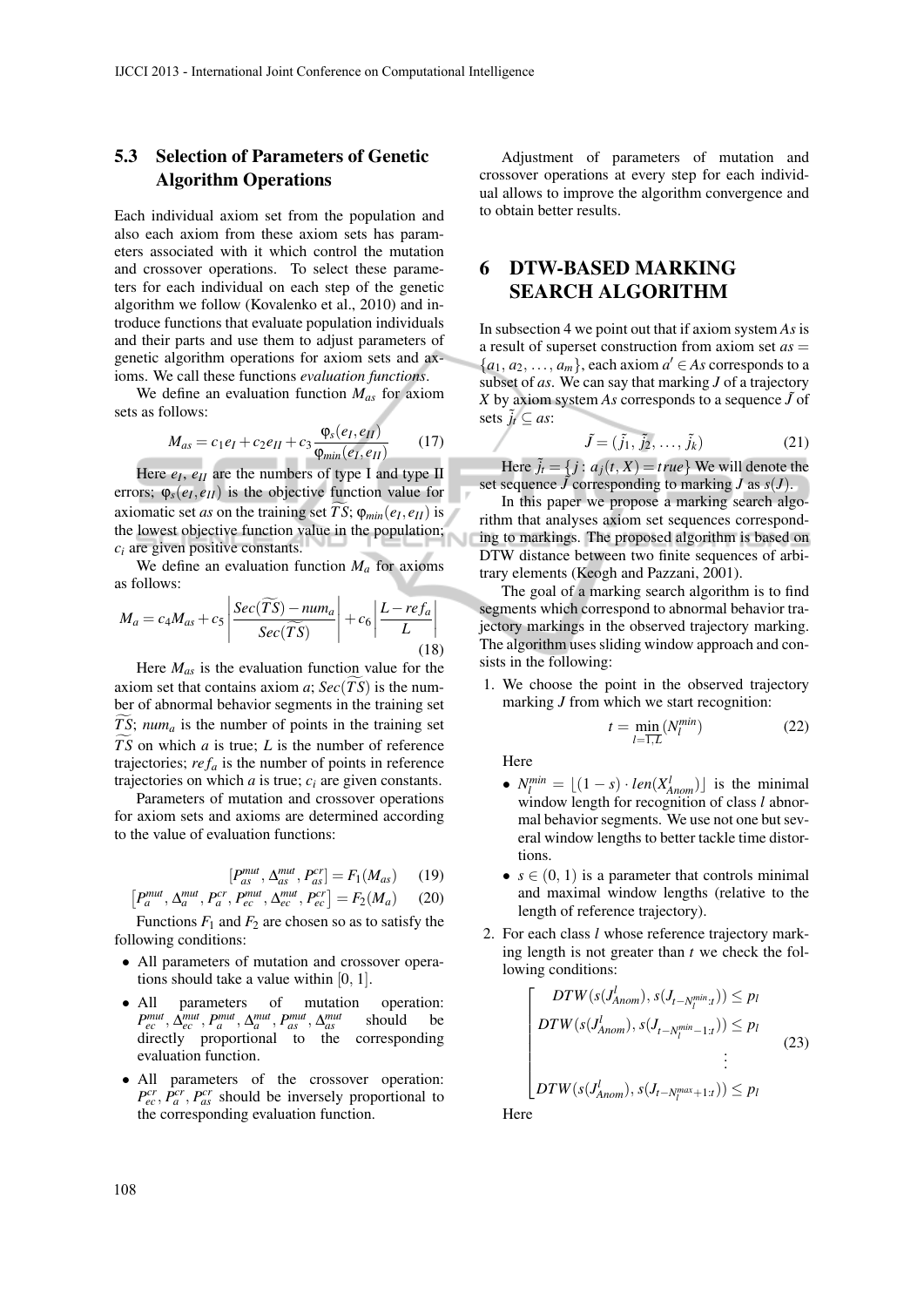- $N_l^{max} = \lfloor (1+s) \cdot len(X_{\text{Anom}}^l) \rfloor$  is the maximal window length for recognition of class *l* abnormal behavior segments.
- $J_{t-N_l^{min}:t}$  is the marking of the segment of the observed trajectory from point  $(t - N_l^{min})$  to point *t*.
- $p_l$  is a parameter which determines how close the marking of a segment should be to the reference trajectory marking for it to be considered an abnormal behavior segment.

If any of conditions (23) is met, the corresponding segment is considered a class *l* abnormal behavior segment.

3. Move to the next point  $(t \leftarrow t+1)$ . If  $t = len(X) +$ 1 then the algorithm stops. Otherwise the algorithm proceeds from item 2.

Note that we compute all DTW distances from (23) in one go, i. e. with time complexity  $O(N_l^{max})$  $len(X_{Anom}^l)$ ), using the approach described in (Müller, 2007).

## 7 EXPERIMENTAL EVALUATION

During experiments we used the genetic axiom system construction algorithm described in section 5 together with DTW-based marking search algorithm described in section 6. The experiments were conducted on artificial data generated by using a software program that can generate a set of precedents with given characteristics and given reference abnormal behavior trajectories. The values in the points of normal behavior segments were generated so that they obey the Gaussian distribution. The abnormal behavior segments were generated as stretched or squeezed reference abnormal behavior trajectories with Gaussian noise applied to them.

We compared the results and training time for recognizers constructed by existing algorithm described in (Kovalenko et al., 2010) with the results and training time for recognizers constructed by the algorithm proposed in this paper.

### 7.1 Distance Functions

To be able to compute DTW distance between two sequences of subsets of *as* we need to define a distance function on  $2^{as}$ , i. e. a function  $d: 2^{as} \times 2^{as} \rightarrow [0, 1]$ which measures the degree of difference between two subsets of *as*. We used the following distance functions during experiments:

1. Trivial distance function:

$$
d(as_1, as_2) = \begin{cases} 1 & as_1 \neq as_2 \\ 0 & as_1 = as_2 \end{cases}
$$
 (24)

2. Distance function based on Jaccard coefficient (Tan et al., 2005):

$$
d(as_1, as_2) = \begin{cases} 1 - \frac{|as_1 \cap as_2|}{|as_1 \cup as_2|} & \text{if } as_1 \cup as_2 \neq \varnothing \\ 0 & \text{otherwise} \end{cases}
$$
 (25)

3. Normalized Hamming metric (Hamming, 1950):

$$
d(as_1, as_2) = 1 - \frac{|as_1 \cap as_2|}{|as|} \tag{26}
$$

4. The following distance function proposed by the authors:

$$
d(as_1, as_2) =
$$
\n
$$
\begin{cases}\n1 - \frac{|as_1 \cap as_2|}{|\min(|as_1|,|as_2|)|} & \text{if } as_1 \cap as_2 \neq \emptyset \\
1 & \text{if } as_1 \cap as_2 = \emptyset, \quad (27) \\
& \text{if } as_1 \cup as_2 \neq \emptyset \\
0 & \text{otherwise}\n\end{cases}
$$

# 7.2 Results

The results for a dataset with time and amplitude distortions of abnormal segments relative to reference trajectories being up to 10%, test trajectory length of 3000 points and 2 abnormal behavior classes are shown in table 1. The results show that we were able to achieve better recognition quality and notably higher training speed when we used Hamming metric and the proposed metric compared to the existing algorithm. The proposed metric behaved slightly better. Other metrics demonstrated results that were worse than the results for the existing algorithm.

Table 1: Results for a dataset with time and amplitude distortions up to 10%, test trajectory length of 3000 points and 2 abnormal behavior classes.  $e_I$  is the number of type I errors, *eII* is the percent of type II errors.

|                    | $e_I$ | $e_{II}$ | Training time      |
|--------------------|-------|----------|--------------------|
| Existing algorithm | 17    | $0\%$    | 2 h. 12 min.       |
| Trivial metric     |       | 5%       | $51$ min.          |
| Jaccard metric     | 27    | $0\%$    | 1 h. 17 min.       |
| Hamming metric     |       | $0\%$    | $17 \text{ min.}$  |
| Proposed metric    |       | $0\%$    | $15 \text{ min}$ . |

The results for a dataset with higher time and amplitude distortions (up to 30%), test trajectory length of 3000 points and 2 abnormal behavior classes are shown in table 2. The results show that we were able